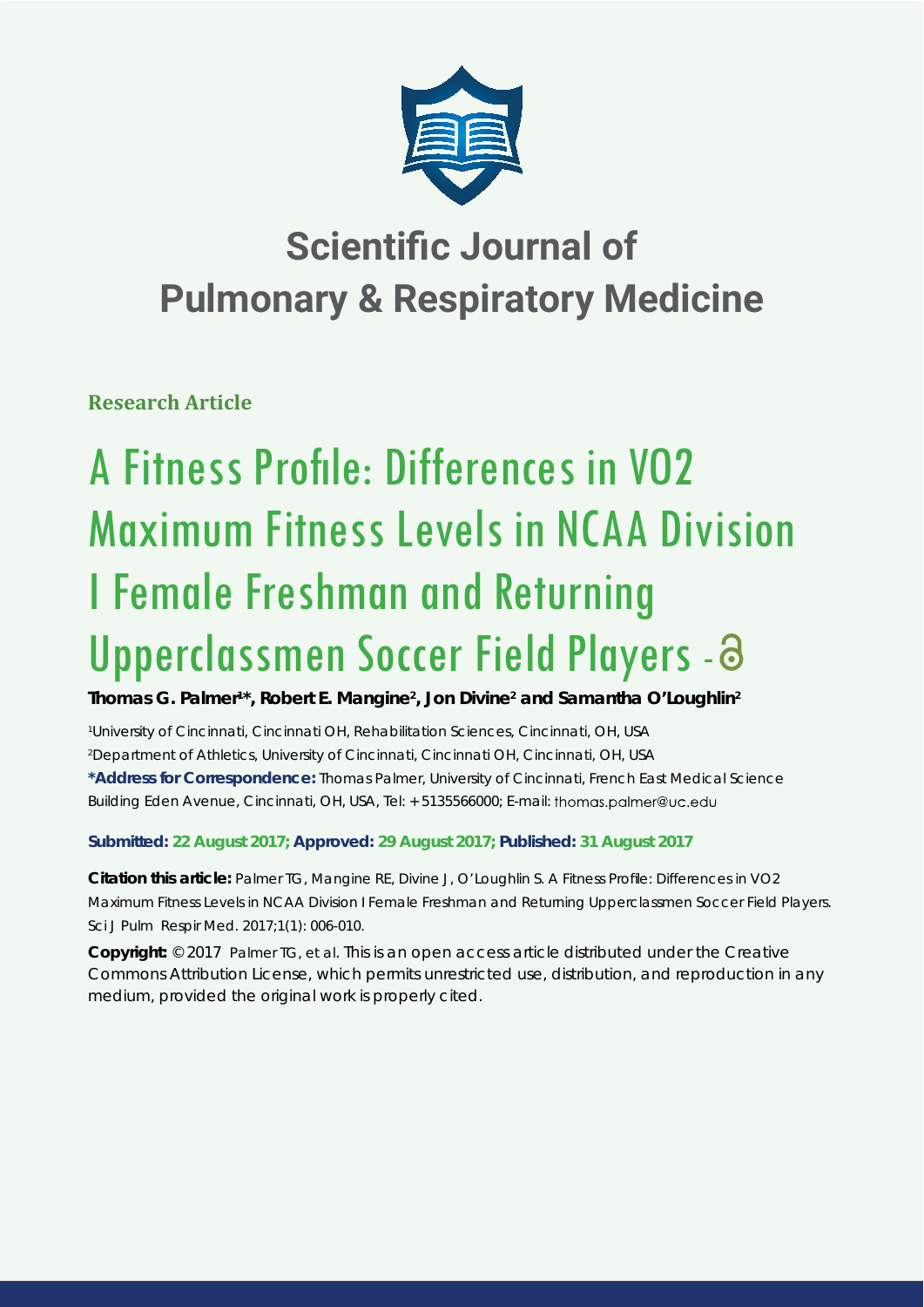# **ABSTRACT**

Aerobic fitness for female soccer players at the National Collegiate Athletic Associate (NCAA) Division I level has been under represented. The aim of the present study was to evaluate the VO<sub>2</sub> maximal fitness levels (VO<sub>2</sub>Max) at pre-season for incoming Division I collegiate freshman (n = 19) female soccer field players compared to returning players (n = 27). Preseason VO, Max measures were collected and compared over two separate seasons. Significant differences were seen between freshman and returning upperclassman players in ml/kg/min and metabolic efficiency (METS) ( $p < .05$ ). There were no significant differences between separate incoming freshman classes'VO<sub>2</sub> maximum tests in ml/kg/min, (p = .72) however there were significant improvements in freshman ml/kg/min following one year of participation at the college level ( $p = .01$ ). A large training Effect Size (ES) was noted in VO<sub>2</sub> Max for freshman (ES = > 1.4) compared over one year. Metabolic efficiency (METS) was significantly improved among returners ( $p = .02$ ). The nearly 15% difference in ml/kg/min and METS indicates that Division I female freshman soccer players do not likely meet maximum levels of oxygen uptake and metabolic aptitude until later in their careers. VO<sub>2</sub> Max testing is a vital metric for NCAA Division I female freshman soccer field players and is critical in monitoring the metabolic properties as it relates to training and preparation for women's soccer.

#### **INTRODUCTION**

The increasing popularity and participation of women's soccer warrants a better understanding of fitness components that impact performance and injury prevention. Advanced testing protocols, such as,  $\rm VO_{_2}$  Maximum testing  $(\rm VO_{_2}$  Max) and repeated sprint testing has become a primary barometer of aerobic capacity among female soccer players.  $\rm VO_{_2}$  Max testing has commonly been used to evaluate and develop high-intensity sport specific training protocols designed to target and maximize ventilatory thresholds [1-3]. Elevations in VO<sub>2</sub> Max are desirable to enhance current play capacity of even the highest level players. As a result, many training and injury prevention programs for collegiate female soccer programs have focused on the development and sustainability of ventilatory fitness [2].

Improvements in  $\mathrm{VO}_2$  Max have been associated with enhanced match play performance, such as, distance covered, maintained sprint speed, heart rate efficiency and workload recovery rates [1,3-5]. Professional or elite female players are reported to have higher ventilatory thresholds thought to allow for nearly 30% higher levels of sustained match play intensity when compared to lower level players. However, the high correlative properties with  $\rm VO_{_2}$  Max and high intensity running in females reinforces the importance of aerobic capacity at all levels of play [6]. The ability for field players to sustain sprinting distance and intensity at or near lactate threshold is a primary training aim regardless of level. Thus, identifying players with lower aerobic capacities can serve as a key marker in monitoring progress and further development of high level training thresholds and potentially higher levels of match play for female soccer players [7,8].

Recent literature has identified training sessions performed once or twice per-week to be effective in improving  $\rm VO_{2}$  Max levels in collegiate female soccer players over a single season [2,4,9]. As a result, repeated sprint testing, such as a beep-test have become popular to determine fitness level. However, little is known regarding the ventilatory preparedness and progression of female National Collegiate Athletic Associate (NCAA) Division I true freshman players compared to returning upperclassman soccer field players [1]. Much of the fitness literature regarding soccer has focused on elite males or elite females at the national and international levels. Therefore, the purpose of this investigation was to evaluate the VO<sub>2</sub> Max of incoming freshman players compared to returning players and to evaluate the progression of ventilatory thresholds. We hypothesized NCAA Division I freshman field players would have statistically significant lower maximal ventilatory values at preseason compared to returning players. Further,  $\mathrm{VO}_2$  Max values for freshman players would improve after one year of participation at the Division I level.

### **METHODS**

#### **Experimental Approach To The Problem**

Our intension was to profile and monitor change in VO<sub>2</sub> Max and determine if Division I freshman soccer field players have aerobic capacities similar to returning upperclassmen players. Differences in mean VO<sub>2</sub> Max output were compared between returning players and incoming freshman classes over two consecutive pre-seasons; Fall 2015 and 2016. VO<sub>2</sub> Max output was evaluated further in the  $2015$ freshman class at the start of the 2016 season to note progress over one year. Testing was performed as part of a Division I university women's soccer team pre-season protocol for the Fall NCAA collegiate soccer season. An information session was held two weeks prior to testing where volunteers signed an informed consent and completed an orthopedic physical examination. Prior to testing a familiarization session was used to secure accurate testing protocol and to control for a learning effect. Demographic data of height and weight was collected in a laboratory setting on the same day as a treadmill graded  $\mathrm{Vo}_{2}$ Max Bruce Protocol test [2,3].

#### **Subjects**

Forty-six NCAA female Division I returning (n = 27, 20.6 yo, 167 cm,  $65.8$  Kg) and freshman soccer players (n = 19, 18.7yo, 169 cm, 66.4 Kg) volunteered for the study. Players were excluded if they were a goal keeper or had an injury/inability to practice over the past 6 months.

#### **Procedures**

All testing was performed in a controlled lab setting.  $\rm VO_{2}$  Max testing to determine aerobic capacity was performed using a Bruce incremental stage of difficulty protocol on a motorized treadmill. A calibrated Parvo Medics True One metabolic analyzer (Parvo Medics, Inc.) was used to measure aerobic capacity where respiratory gases and heart rate (Polar Electro) were recorded in 15 second intervals. Each subject performed a 10 minute warm up and voluntary stretching prior to testing. Stage one of the test was initiated with an 11 Kilometers per hour (kph) pace at a 0% grade for 2 minutes. Preceding stages of progression had a 2% grade increase every 2 minutes until a 6% grade was reached. Subsequent 1% grade increases were made until termination of the test. Perceived exertion numbers were recorded at the beginning of each stage. Testing was terminated voluntarily by the athlete for any reason or if the testing personnel observed risk of harm to the athlete, such as, a stagnant or decrease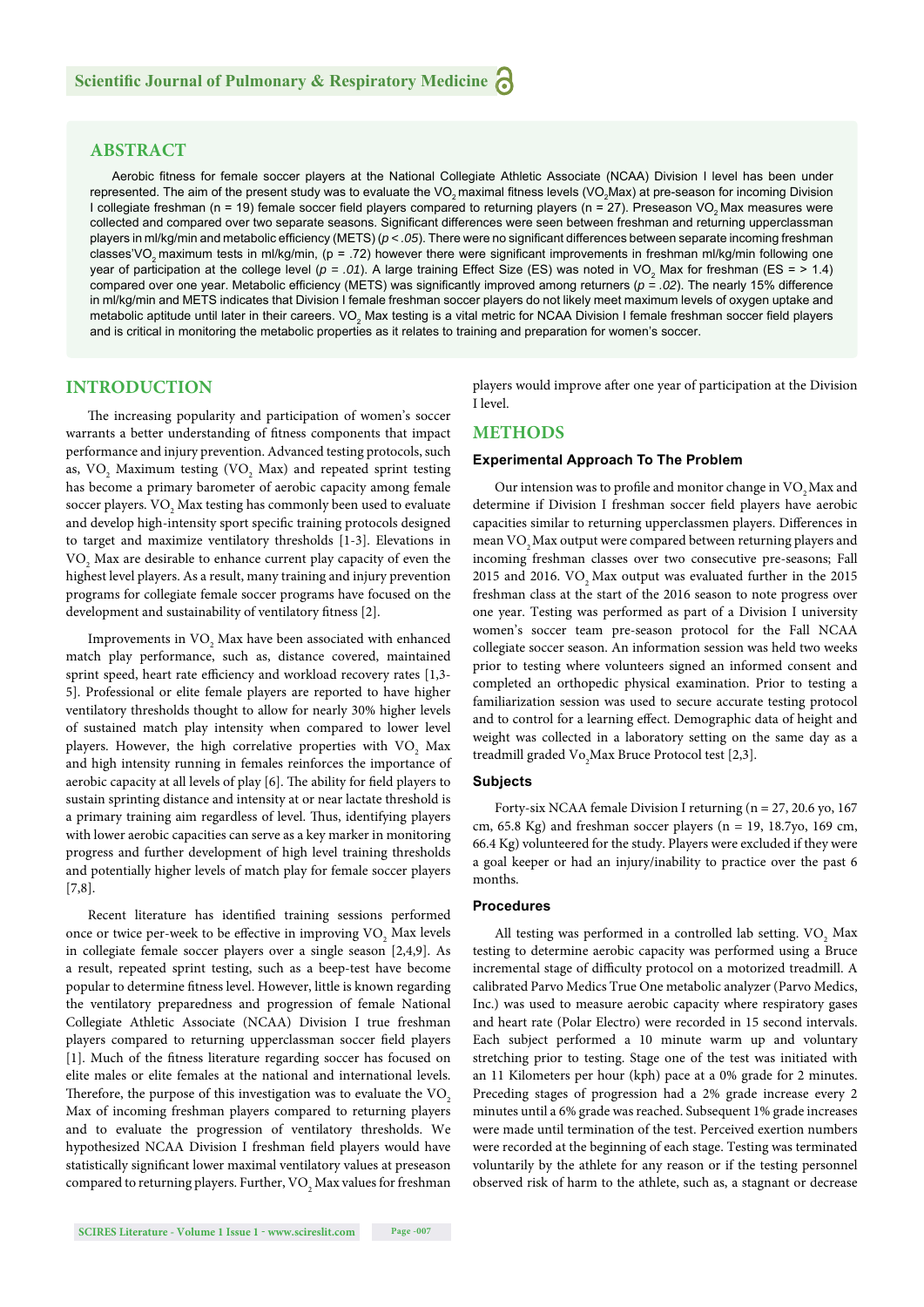$\rm VO_{_2}$  Max values and/or heart rate despite increases in stage intensity. Testing was performed by blinded evaluators to the category of the athletes; two certified athletic trainers/exercise physiologists and a physician with a combined 60 years of experience.

#### **Statistical Analysis**

The independent variables were the freshman class 2015, freshman class 2016 and the returning upperclassman players represented by sophomores, juniors and senior level college athletes. Each freshman class represented true first year college athletes in women soccer. The dependent variables were  $\rm VO_{2}$ Maximal Oxygen Exchange in Liters per minute (L/min), milliliters per kilogram per minute (ml/kg/min), and the metabolic equivalent of task (METS).Data was assessed for normality using a Mann-Whitney U test. An independent sample student t-test was used to assess differences in VO<sub>2</sub> Max values between freshman and returning players. An additional independent sample student t-test was used to analyze the base line differences between freshman classes 2015 and 2016. A paired sample t-test was used to assess pre- to post-test statistical significant differences in the dependent variables in freshman 2015 class after one year of playing and training at the NCAA Division I level. A priori significance level was set at  $p \leq .05$ . A power analysis with a 95% confidence interval was performed to assess the treatment effect of the one year of playing and training at the NCAA Division I level for the freshman 2015 class

[10]. ES was derived using a Cohn's *d* calculation; respectively the freshman 2015 means from pre- to post- were subtracted to represent a true control group and divided by a pooled standard deviation to determine the effect of each intervention [10]. Results were interpreted as small  $(0 - 0.39)$ , medium  $(0.40 - 0.69)$  or large  $(≥ 0.70)$ [11]. All data analysis was performed on SPSS 22 software (IBM Corp, Armonk, NY, USA).

# **RESULTS**

It was hypothesized NCAA Division I female freshman soccer field players would have statistically significant lower VO<sub>2</sub> Max ml/kg/ min values at preseason compared to returning players. The results in Table 1 and Table 2 express the statistically significant lower VO<sub>2</sub> Max and higher metabolic equivalent values (*p < .05*) recorded for the 2015 and 2016 freshman players, respectively when compared to returning players. Table 4 illustrates freshman 2015 and 2016 had similar values for all dependent variables prior to the start of the respective seasons. There was a large treatment effect (.85-1.8) and statistically significant increase in all dependent variables  $(p = .01)$  for the 2015 freshman class following one year of playing/training at the NCAA Division I level as reported in Table 3. The 2016 freshman class was not analyzed for a treatment effect due to time constraints of the study. There was no statistical change in average height or weight for the freshman classes and the returning players.

|                              |    |      | VO2 Maximal Oxygen Exchange |       |              |               |                |  |  |
|------------------------------|----|------|-----------------------------|-------|--------------|---------------|----------------|--|--|
| <b>Class</b>                 | N  | Age  | Ht cm                       | Wt_Kg | L/min        | ml/kg/min     | <b>METS</b>    |  |  |
| Freshman                     | 8  | 18.7 | 169                         | 66.4  | $2.78 + .33$ | $43.01 + 6.7$ | $12.11 + 1.76$ |  |  |
| <b>Returners</b>             | 14 | 20.6 | 167                         | 65.8  | $3.13 + .26$ | $48.72 + 3.7$ | $13.95 + .80$  |  |  |
| <b>Team Totals</b>           | 22 | 19.5 | 168                         | 66.1  | $2.93 + .29$ | $45.39 + 5.2$ | $12.39 + 1.35$ |  |  |
| Percent<br><b>Difference</b> |    |      |                             |       | 13%          | 13%           | 16%            |  |  |
| Significance                 |    |      |                             |       | $*001$       | $*001$        | $*01$          |  |  |

Ht = Height in centimeters at time of testing

Wt = Weight in kilograms at time of testing

L/min = Liters of oxygen expressed on average per minute

ml/kg/min = milliliters of oxygen expressed per kilogram of body weight per minute METS = metabolic equivalent of task for energy to sustain activity

Percent Difference = Difference between scores, divided by low score, multiplied by one-hundred

\*Significance = Statistical difference  $p \leq 0.05$  with a two-tailed Independent Student T-Test

| Table 2: 2016 Mean Height, Weight and VO <sub>2</sub> Maximal Performance: Incoming Freshman Comparison to Returning Players. |    |      |       |       |              |               |               |  |  |
|-------------------------------------------------------------------------------------------------------------------------------|----|------|-------|-------|--------------|---------------|---------------|--|--|
| VO <sub>2</sub> _Maximal Oxygen Exchange                                                                                      |    |      |       |       |              |               |               |  |  |
| <b>Class</b>                                                                                                                  | N  | Age  | Ht_cm | Wt_Kg | L/min        | ml/kg/min     | <b>METS</b>   |  |  |
| Freshman                                                                                                                      | 11 | 18.5 | 169   | 64.6  | $2.83 + .44$ | $44.14 + 6.1$ | $12.75 + 1.9$ |  |  |
| <b>Returners</b>                                                                                                              | 19 | 20   | 166   | 66.5  | $3.18 + .19$ | $48.63 + 2.8$ | $13.89 + 6.6$ |  |  |
| <b>Team Totals</b>                                                                                                            | 30 | 19   | 167   | 65.1  | $2.93 + .28$ | $46.39 + 4.6$ | $13.25 + .9$  |  |  |
| Percent<br><b>Difference</b>                                                                                                  |    |      |       |       | $11\%$       | $11\%$        | 9 %           |  |  |
| <b>Significance</b>                                                                                                           |    |      |       |       | $*03$        | $*03$         | $*02$         |  |  |

N = Number of players

Ht = Height in centimeters at time of testing

Wt = Weight in kilograms at time of testing

L/min = Liters of oxygen expressed on average per minute

ml/kg/min = milliliters of oxygen expressed per kilogram of body weight per minute

METS = metabolic equivalent of task for energy to sustain activity

Percent Difference = Difference between scores, divided by low score, multiplied by one-hundred

\*Significance = Statistical difference  $p \leq 0.05$  with a two-tailed Independent Student T-Test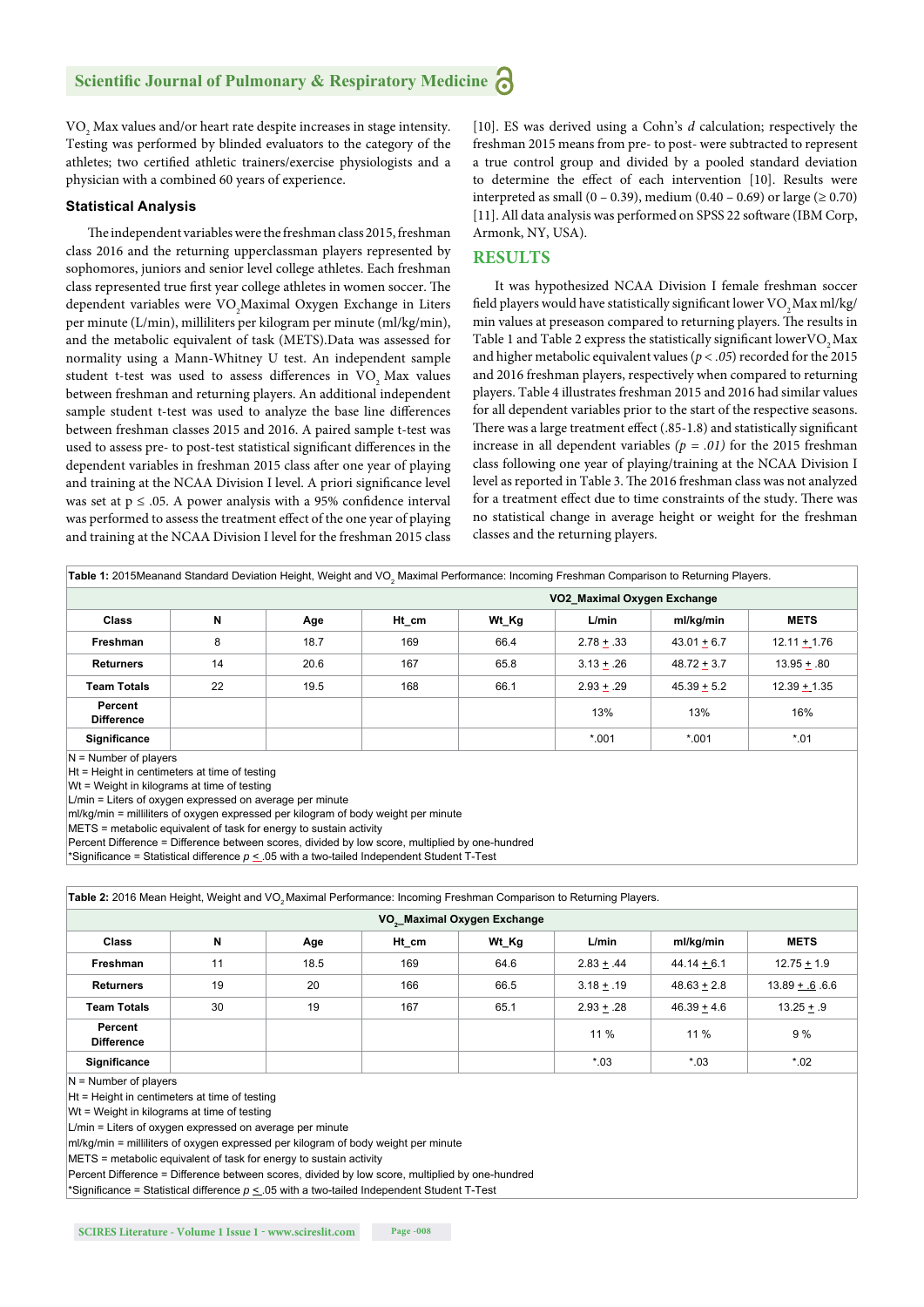Table 3: Percent Change in VO<sub>2</sub> Maximal Performance, Metabolic Equivalent Values, and Effect Size for Freshman Class 2015 after One Year of Participation.

| VO2 Maximal Oxygen Exchange               |        |                 |                |                |  |  |  |  |
|-------------------------------------------|--------|-----------------|----------------|----------------|--|--|--|--|
| <b>Percentile Difference</b><br>for Class | N      | L/min           | ml/kg/min      | <b>METS</b>    |  |  |  |  |
| Pre-Freshman 2015                         | 8      | $2.78 \pm .33$  | $43.01 + 6.7$  | $12.11 + 1.7$  |  |  |  |  |
| Post-Freshman 2015                        | 8      | $*3.06 \pm .26$ | $*47.48 + 3.7$ | $*13.74 + .80$ |  |  |  |  |
| <b>Percent Change</b>                     | 8      | 10%             | 10%            | 13%            |  |  |  |  |
| <b>Significance</b>                       | 8      | $*04$           | $*04$          | $*05$          |  |  |  |  |
| ES-Freshman 2015                          | 8      | .85             | .85            | 1.8            |  |  |  |  |
| <b>ES-Returners</b>                       | $**11$ | .38             | .38            | .62            |  |  |  |  |

N = Number of players

Pre-Freshman 2015indicates initial VO<sub>2</sub> Max data for the freshman class of 2015

Post- Freshman2015indicates 1 year follow-up VO2 Max data for the freshman class of 2015

L/min = Liters of oxygen expressed on average per minute

ml/kg/min = milliliters of oxygen expressed per kilogram of body weight per minute

METS = metabolic equivalent of energy to sustain activity

ES-Freshman = Effect Size for Freshman Class 2015 following one year of play

ES-Returners = Effect Size for returning players following one year of play \*\*8 of the 19 returning players were from the freshman 2015 class thus the Effect Size was calculated for the 11 remaining returning players

Percent Change = Difference between scores divided by the low score multiplied by one-hundred

\*Significance = Statistical difference  $p \leq .05$  with a two-tailed Paired T-Test

**Table 4:** Mean VO<sub>2</sub> Maximal Performance Values for Incoming Freshman Comparison of 2015 and 2016 Freshman Classes.

| <b>Class</b>                     | N  | Age  | Ht cm | Wt Kg | VO2_Maximal Oxygen Exchange |           |             |  |
|----------------------------------|----|------|-------|-------|-----------------------------|-----------|-------------|--|
|                                  |    |      |       |       | L/min                       | ml/kg/min | <b>METS</b> |  |
| Freshman                         | 8  | 18.7 | 169   | 66.4  | 2.78                        | 43.01     | 12 11       |  |
| <b>Returners</b>                 | 11 | 18.5 | 169   | 64.6  | 2.83                        | 44.14     | 12.75       |  |
| Team<br><b>Totals</b>            | 19 | 18.6 | 169   | 65.5  | 2.8                         | 43.6      | 12.4        |  |
| Significant Difference $p < .05$ |    |      |       |       | $*001$                      | $*001$    | $*01$       |  |

#### **DISCUSSION**

The comparable differences between incoming NCAA Division I female freshman soccer field players and returning players seem reasonable. Higher levels of soccer performance, such as professional or international levels arereported to have greater levels of aerobic power [1]. On average Division I NCAA female soccer players have respectable  $\rm VO_{_2}$  Max outputs but higher levels of variance; 40-55 ml/kg/min compared to professional elite female players having higher values with less variance; 49-58 ml/kg/min [1]. The more refined oxidative and metabolic capacities seen in the elite players results in an increased ability to sustained high-intensity levels of match play running by nearly 30% more when compared to lower and moderate international level players [1]. Our data is similarif we consider NCAA Division I returning players to be higher level players compared to incoming freshman. The returning players consistently had statistically higher  $\rm VO_{_2}$  Max values with less variability(48.7 + 3.7, 48.6 + 2.8 range = 46-55 ml/kg/min, *p = .03*) when compared to both freshman classes( $43.01 + 6.7$ ,  $44.1 + 6.1$ , range =  $36-52$  ml/ kg/min,  $p = .03$ ). The higher VO<sub>2</sub> Max was also accompanied with higher metabolic efficiency as indicted by the advanced level of METS for the returning players. In this case, METS serve as a good gage in estimating energy expenditure equivalent per a given task,

such as ventilatory thresholds at a maximum level. Here the values indicate the returning players to be more efficient metabolically when compared to the freshman players. For example, mathematically METS can be used to calculate caloric cost in kilocalorie per minute  $=$  ((METS x 3.5 x kg of body wt)/200)). Therefore, the freshman 2015 VO<sub>2</sub> Max values can be expressed as approximately 14.08 kcal/ min ((12.11x3.5x66.44)/200)); when compared to returning players expressing approximately 15.72 kcal/min ((13.65x3.5x65.85)/200)) [12]. These values do not necessarily indicate skill level however higher oxygen uptake are associated with higher levels of work expressed in the form of sprinting activity during match play which has been linked with higher levels of soccer  $[1,13]$ . Thus, similar to professional levels of female soccer fitness aptitude, a fitness dichotomy exist between incoming female freshman and returning players at the NCAA Division I level.

Insight to VO<sub>2</sub> Max data and training specificity among NCAA Division I female freshman soccer players is limited. Our data suggests female freshman soccer players may need to rely more on skill in their initial year rather than fitness. However, higher ventilatory thresholds in freshman players may serve as an advantage when playing against other freshman or even higher skilled players with lower ventilatory thresholds [13,14]. Elite female players have been reported to cover  $5.3 + 2.0\%$  of total distance at sprint speeds during match play. These levels are consistent with higher metabolic efficiency and VO<sub>2</sub> Max values. Thus, it seems reasonable to use VO<sub>2</sub> Max data to assist in understanding ones potential as a player and guiding the development of high intensity and sprint thresholds for NCAA Division I female soccer field players [14].

High correlation between fatigue and VO<sub>2</sub> Max performance in previous reports suggests higher ventilatory thresholds at any level of soccer can assist in improving some aspects of match play related to running speed, distance and possibly reduce the risk of injuries commonly occurring at the end of a half, match or practice [1,5]. Sprint bouts have been reported to reduce on average 20-40% at the end of a half and at the end of a match. Thus, fitness levels measured as a VO<sub>2</sub> Max data is a critical metrics and can be used to enhance training progressions and play strategies. Repeat spring testing and training have also been used in this manner to track player performance. It has been suggested that lower levels of VO<sub>2</sub> Max performance is likely a result of less intense training protocols and inconsistent match intensities  $[1, 2, 5]$ . Thus, it appears freshmen are not receiving adequate training sequences of intensity and/or match competition prior to playing at the Division I collegiate level. Efforts to counter balance these deficits in freshman players may serve to improve the sustainable efforts of freshman players, thus reducing fatigue and potential injury rates.

An increase in VO<sub>2</sub> Max is commonly a result of lactate threshold training with repeated bouts of high intensity sprints near 85% maximum efforts to heart rate and VO<sub>2</sub> Max values [1,2]. Favero et al demonstrated improvements in a VO<sub>2</sub> Max (50.89 to 53.11ml/kg/min) in 16 Division I collegiate female soccer players following a one-day per-week in season aerobic interval training program over an entire 16 week season. While these findings support our data there remains some inconsistencies between studies. The improvements reported by Favero et al were not stratified by academic year (freshman, sophomore, junior, senior). The current study indicates simply playing the collegiate soccer and general strength and conditioning modalities at a higher level of performance improves work outputs as measured by VO<sub>2</sub> Max and METS in younger players. Improvements in the